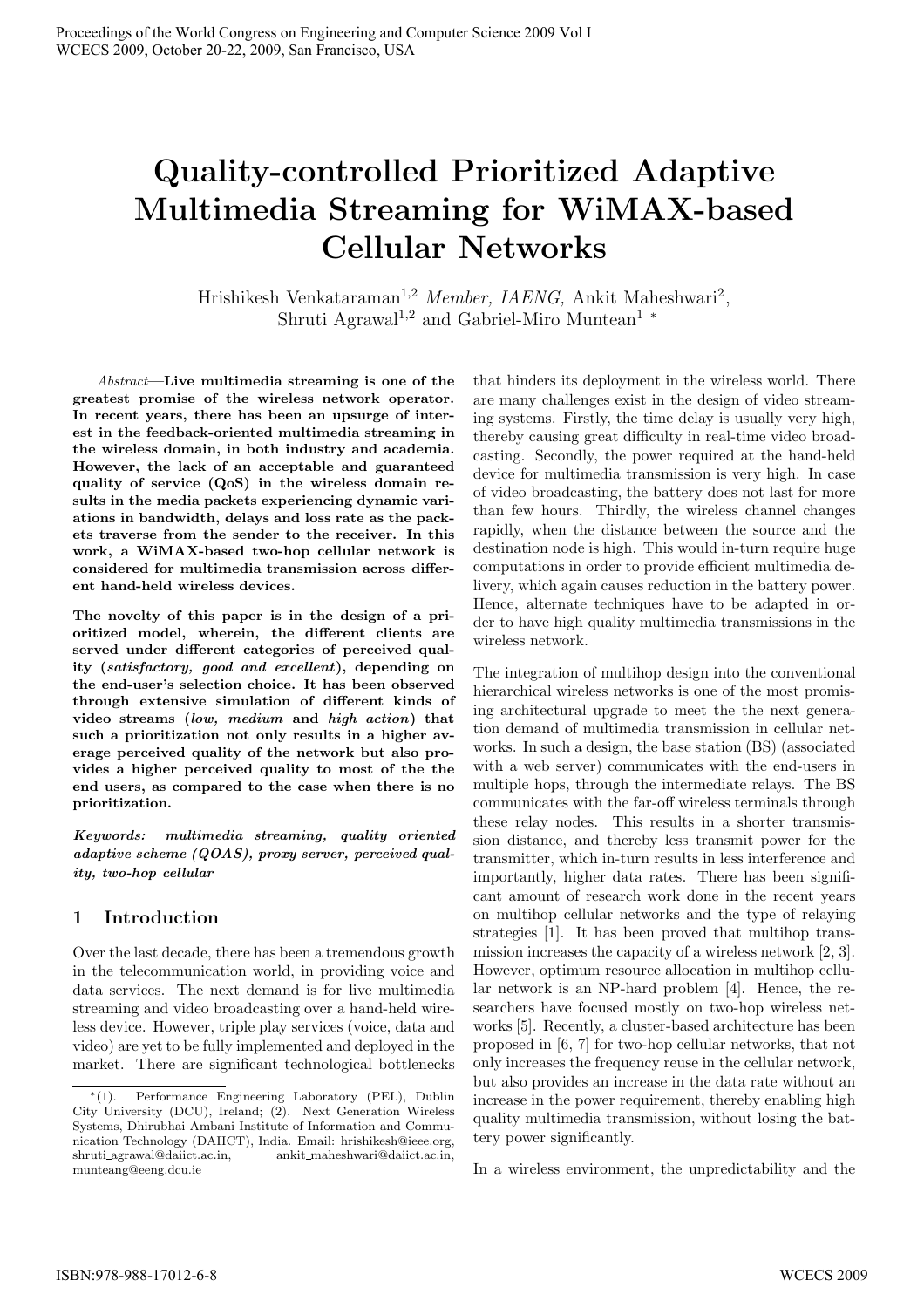

Figure 1: A two-hop cellular network with the relay node acting as both proxy server and database server

constantly varying nature of the wireless channel necessitates the implementation of the feedback-based quality oriented adaptive scheme (QOAS) [8]. The adaptive multimedia streaming solution maximizes the end-user perceived quality in highly variable and increasingly loaded network delivery conditions. However, QOAS does not assign any priority to any specific users. However, given the diverse nature of today's wireless devices, various end-users/clients need to have different priorities based on its device characteristics, i.e., the screen size and resolution, whether they support full color or reduced grayscale, the amount of available local memory and the CPU power (hardware variations), application level data encodings that the client can handle given the processing and display capabilities of the end service (software solutions). In addition, the priorities need to be assigned based on the client's requirement of the *perceived quality* and his/her ability to pay for that particular video program. Hence, in this paper, a novel prioritization scheme is proposed for efficient multimedia transmission. This is combined with QOAS to form the quality-controlled prioritized adaptive multimedia scheme - QPAMS.

The goal of developing QPAMS is to have a resourcebased adaptive scheme for multimedia streaming which would fairly distribute the user quality of experience (QoE) among different devices based on their characteristics and subjective priorities associated by their users.

The paper is organized as follows: Section 2 describes the QPAMS in detail, in conjunction with the feedbackbased QOAS and the proposed prioritization mechanism. The simulation model and the results are described in Section 4, whereas the conclusions and the possible directions for future work are provided in Section 5.

# 2 QPAMS

A two-hop cellular wireless network is established, as shown in Fig. 1. The BS acts as the multimedia source and transmits its signal/information to the proxy server (PS). The multimedia information is stored in the PS. It is assumed that there is enough memory space in the

PS and that the PS also acts as a database server. Each PS serves multiple clients. A quality oriented adaptive scheme (QOAS) is set-up between the PS and each of the clients. Hence, the adaptation strategy is different for each end-user, and is decided by the PS. The significant advantage of having a PS is that it could also act as a proxy client (PC) to the main multimedia server (base station). In fact, applying a feedback-based QOAS scheme between both BS and proxy node (PC/PS) and between the proxy node and the end-user would increase the overall QoS of the end-to-end link. However, that would increase the overall complexity an the of the system, in addition to causing an increase in the required time. Also, the proxy node has to be intelligent in order to serve as both PC and PS. Hence, a PC/PS combination for the proxy node is left for future work and not considered in this paper.

## 2.1 Adaptive Multimedia Streaming

In order to support live multimedia streaming and video broadcasting in wireless network with guaranteed quality of service (QoS), a client-server based feedback approach is required, wherein, the client monitors the transmission and user QoE-related parameters, and sends them as feedback to the server which in turn adjusts the video transmission rate. An advantage of deploying the clientserver topology is that the availability of servers ensures that a client can easily locate the services, often being able to retrieve the content quickly when the system is not overloaded. The state-of-the-art methodology for achieving the same is the quality oriented adaptation scheme (QOAS). In the QOAS approach, the client monitors the transmission and user quality of experience (QoE) related parameters, and sends them as feedback to the server which in turn adjusts the video transmission rate. This is based on the fact that random losses have a greater impact on the perceived quality than a controlled reduction in quality.

QOAS adjusts the content as well as the transmission rate, increasing or decreasing the quantity of streamed video data by dynamically adjusting its quality [9]. This is done according to feedback information received from the client. The QOAS-based system architecture includes multiple instances of QOAS adaptive client and server applications that bi-directionally exchange video data and control packets through the delivery network. During transmission the server dynamically varies its state according to the reported end-user stream quality. For example, when the client reports a decrease in end-user quality, the server switches to a lower quality state, which reduces the quantity of data sent. In improved viewing conditions, the server gradually increases the quality of the delivered stream using the Quality of Delivery Grading Scheme (QoDGS). QoDGS regularly computes the quality of delivery scores, which are sent as feedback to the server. The QoDGS takes into account end-user qual-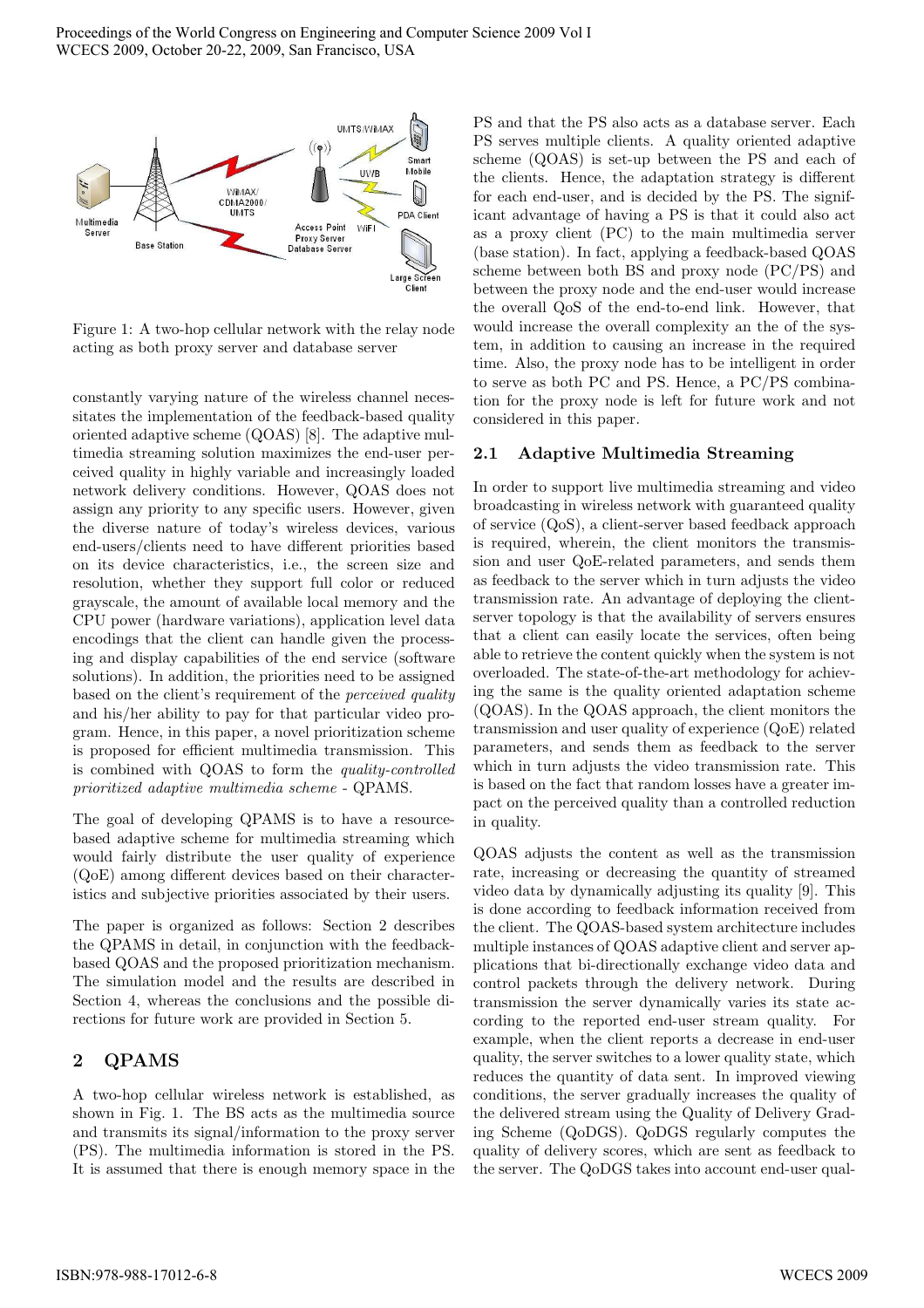

Figure 2: System Design for client-server based QPAMS transmission technique

ity as measured by the moving pictures quality metric Q, which maps the joint impact of bitrate and data loss on encoded video streams quality onto the ITU-T R P.910 five-point grading scale [10].

### 3 Prioritized Multimedia Transmission

In a prioritized multimedia transmission scenario, the aim is to have different priorities with regard to the perceived quality of the received video signal for different end-users under the same PS. There are M categories onto which a received video stream could be divided into, depending on the user's perceived quality. For example, in case of  $M = 3$ , the video stream could be classified into three categories as below:

- 1. **Satisfactory,**  $Q_1$ : Perceived quality greater than 2.
- 2. **Good,**  $Q_2$ : Perceived quality greater than 3.
- 3. Excellent,  $Q_3$ : Perceived quality greater than 4.

The client priorities are supported by the biasing done in resource allocation/bandwidth. For a given video type of video stream, a user demanding higher perceived quality requires higher amount of resources as compared to a user seeking lower perceived quality. The main idea of QPAMS is to categorize the users, depending on the device characteristics and the ability of the client to pay for the video stream. Such a prioritized video transmission technique also enables the network operator to bring in more revenue by providing an adaptive service to the end-users. It is based on a client-server based feedback mechanism which enables the adaptation to be performed. Fig. 2 illustrates the system architecture of QPAMS. A key component at the client side is the multimedia delivery monitoring module that monitors the de-

livery in terms of multimedia quality according to client priority. The key component at the server-side is the QPAMS module which performs the adaptation and prioritization. The QPAMS at the server then decides the extent of adaptation, and also the category of prioritization for each user, depending on his/her demand, and the availability of the bandwidth resource.

## 3.1 Bandwidth Allocation

In a non-prioritized transmission technique, all the clients requesting the server simultaneously are treated equally. If  $B$  is the total bandwidth and  $N$  is the number of simultaneously communicating clients under the PS, then the bandwidth allotted to each client in case of equal treatment would be  $B/N$ . However, in case of a prioritized transmission scheme, clients with different priorities would receive different bandwidths. If  $r$  is the priority factor for a client, then the bandwidth for the communicating client is  $w = \frac{B}{N} \times r$ . In case a client has higher priority, then the average bandwidth resource factor given to a user is,  $r > 1$ , and in case, a client has lower priority then the average bandwidth resource factor given to a user is,  $r < 1$ . It should be noted that the maximum average value of the factor,  $r$  over  $N$  users is one, implying that the maximum available bandwidth,  $B$ , is utilized by the system.

The end-user quality is computed using the multimedia perceived quality metric proposed in [11] and expressed using the ITU-T R P.910 five-point scale for grading subjective perceptual quality [10]. If the total users are classified into M categories according to the prioritization schedule, then the perceived quality of the  $i<sup>th</sup>$  category would be given by:

$$
Q_i = Q_0 + \chi_Q \times \left(\frac{R_i}{\chi_R}\right)^{-\frac{1}{\xi_R}} + \chi_L \times R_i \times \text{PLR} \tag{1}
$$

It can be seen that Q of a particular category depends on both the packet loss rate (PLR) of the channel and the mean bit rate,  $R$ . The bit rate of a user in the category  $i$  would be given by:

$$
R_i = \alpha \times w_i \times n \tag{2}
$$

$$
= \alpha \times \frac{B}{N} \times r_i \times n \tag{3}
$$

where  $n$  is the number of bits/symbol and it depends on the modulation technique; and  $\alpha$  is the proportionality constant having value 1.8. In the prioritized technique, the bandwidth ratio allotted to each category of users not only determines the perceived quality of users in each category, but also plays an important role in determining the average perceived quality of the network. If  $Q_1, Q_2, \ldots$ ,  $Q_M$  are the average perceived quality of the users in each of the M categories, and  $U_1, U_2, ..., U_M$  are the number of users in each category, then the average perceived quality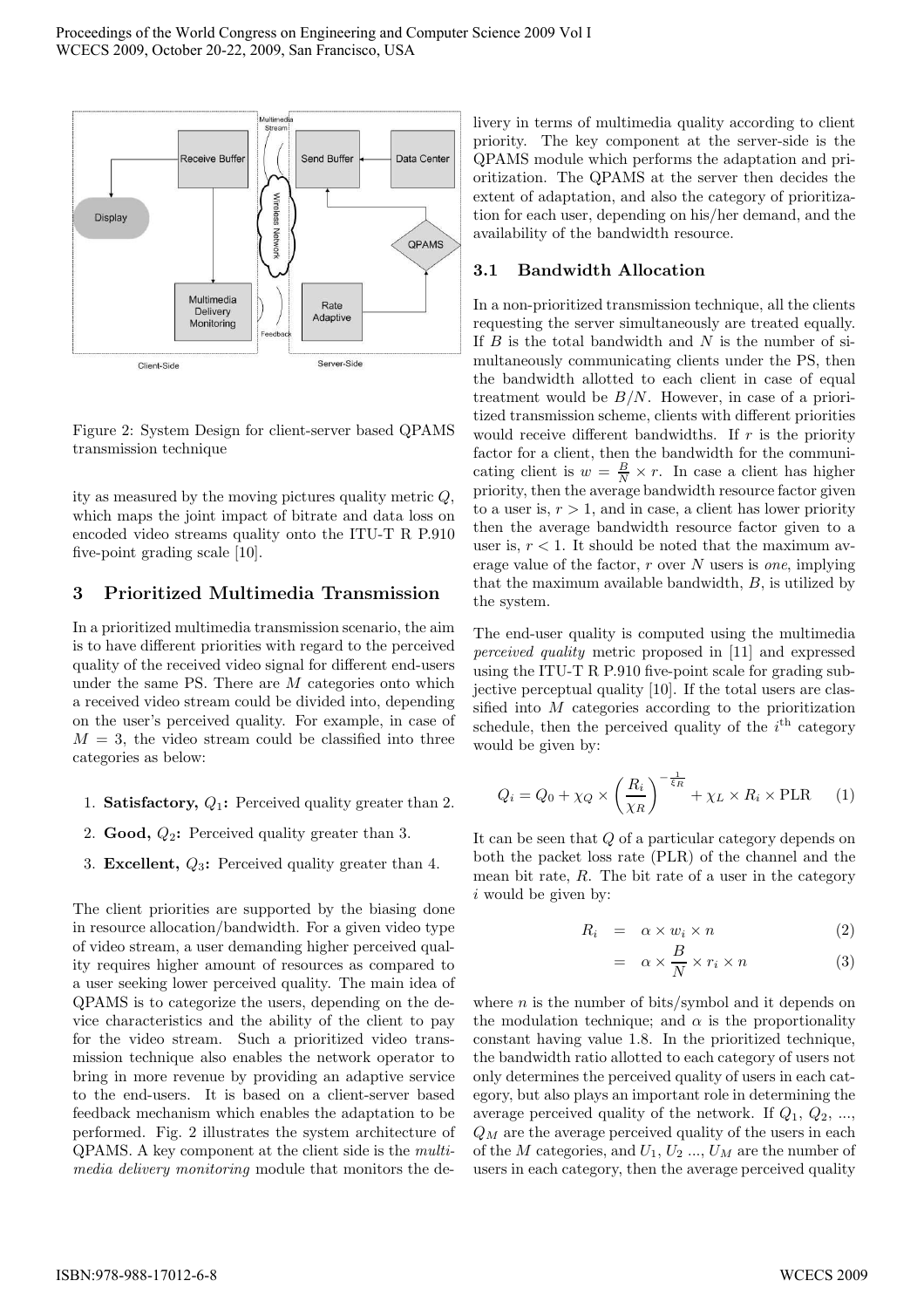of the network is given by:

$$
Q_{\text{avg}} = \frac{1}{U_i M} \sum_{i=1}^{M} U_i \times Q_i = \sum_{i=1}^{M} \sum_{j=1}^{U_i} Q_{i,j} \tag{4}
$$

where  $Q_{i,j}$  is the perceived quality of the  $j^{rmth}$  user in the  $i^{\text{th}}$  category. It should be noted that  $\sum_{i=1}^{M} \sum_{j=1}^{U_i} = N$ , the total number of clients served by the proxy server. All the clients belonging to the same category is allotted the same bandwidth ratio. The PLR, the number of bits/symbol and the bandwidth of the system are usually fixed for a system. Hence, it can be seen from  $(1)$ ,  $(3)$  and  $(4)$  that for a given number of communicating clients  $N$  (served by one PS), the average perceived quality of the network,  $Q_{\text{avg}}$ , is a complex nonlinear function of the number of users in each category,  $U_i$ , and the bandwidth ratio assigned to each category,  $r_i$ , i.e.,

$$
Q_{\text{avg}} = f(U_1, r_1, U_2, r_2, ... U_M, r_M)
$$
 (5)

In order to assess the performance of the prioritized technique in QPAMS, the number of users served by the proxy server, N, is kept constant and the number of users in each category is varied dynamically over all possible combinations. The average perceived quality of each category and of the entire network is determined through the simulator.

#### 4 Modeling and Simulations

#### 4.1 Simulation Setup

The hierarchical multimedia network is established with a single server, a single proxy-server and  $N$  clients belonging to a single proxy-server. The video streams are categorized into 3 different sections, based on their perceived quality, i.e.,  $M = 3$ . The topology proposed assumes a bandwidth of 5 MHz and a constant delay of 2  $\mu$ sec. In each of the envisaged scenarios 95-99% of the total available bandwidth is used for video and multimedia communication and the remaining 1-5% is reserved for feedback purpose. A constant PLR of  $10^{-7}$  is assumed throughout the analysis. Similarly, a constant transmission delay of 10ns is assumed between the PS and the end-uusers. The entire network is simulated using NS2.31.

An important factor that  $R$  depends on is the number of bits/symbol, n. In case of QPSK modulation technique,  $n = 2$ , whereas in case of 8-PSK modulation technique,  $n = 3$ . An higher modulation technique requires higher SINR (signal to interference noise ratio) at the receiver of the communicating link, but at the same time would result in higher Q. In this simulator, the video streams are assumed to be modulated with QPSK modulation technique, i.e.,  $n = 2$ . In addition, there are different kinds of video and multimedia programs in reality, depending on the temporal complexity of the video program. Temporal complexity implies the number of changes in the pixels

per video frame. Each multimedia program has different requirements, in terms of the action sequence and the rapid movement of pictures. Hence, in terms of temporal complexity, the video programs are usually classified into  $M = 3$  sections:

- 1. Low Action: This is the  $1<sup>st</sup>$  section in the classification of temporal complexity and has no/little movement in the background. There is very little difference between the subsequent frames and the bit rate requirement is the least for this category. Hence, it is sufficient to have a perceived quality greater than 2 for watching such programs with decent quality.
- 2. Medium Action: The  $2<sup>nd</sup>$  category is the general video programs/SOPs/ drama scenes where the number of scene changes per second is higher than the low action category. Hence, a higher bit rate and a Q greater than 3 is required for viewing good quality videos.
- 3. **High Action:** This is the  $3<sup>rd</sup>$  in the temporal complexity classification of video frames, and it comprises of action/ blockbuster movie or a live soccer/sports match. These video sequences have lots of actions, and hence, demands a very high bit rate and a Q greater than 4 in order to have good quality.

The constants used for the calculation of Q have been taken from [11], viz.,  $Q_0 = 5.225$ ,  $\chi_Q = -0.045$ ,  $\chi_R =$ 124.762,  $\xi_R = 1.116$  and  $\chi_L = -33.9$  (for the case of high-action video transmission). For low-action video frames like news channel, the values for  $Q_0$  and  $\chi_Q$ would be given by,  $Q_0 = 5.062$ ,  $\chi_Q = -0.025$ , with other constants being the same. For medium-action video transmission, constants have been calculated based on the given slope of the line just as those used in high and low action transmission have been calculated , viz.,  $Q_0 = 5.115$ ,  $\chi_Q = -0.035$ , with the other constants again being the same.

#### 4.2 Simulation Scenarios and Results

The simulation scenario considers a single PS serving 6 different clients  $(N = 6)$ . The multimedia stream is an MPEG4 video with all three possible combinations of temporal complexity in the video broadcasting, i.e., low, medium and high action. Table I shows the results for three different kinds of video streams, when the bandwidth ratio for each category of users (satisfactory, good and excellent) is set to 0.6, 1.0 and 1.3. It can be observed that when there are equal number of users  $(U_1 = U_2 = U_3 = 2)$  in each category, the obtained perceived quality for the users selecting good and excellent viewing is higher than what would be obtained when there is no adaptation among the users and all the users having the same perceived quality. For example, it can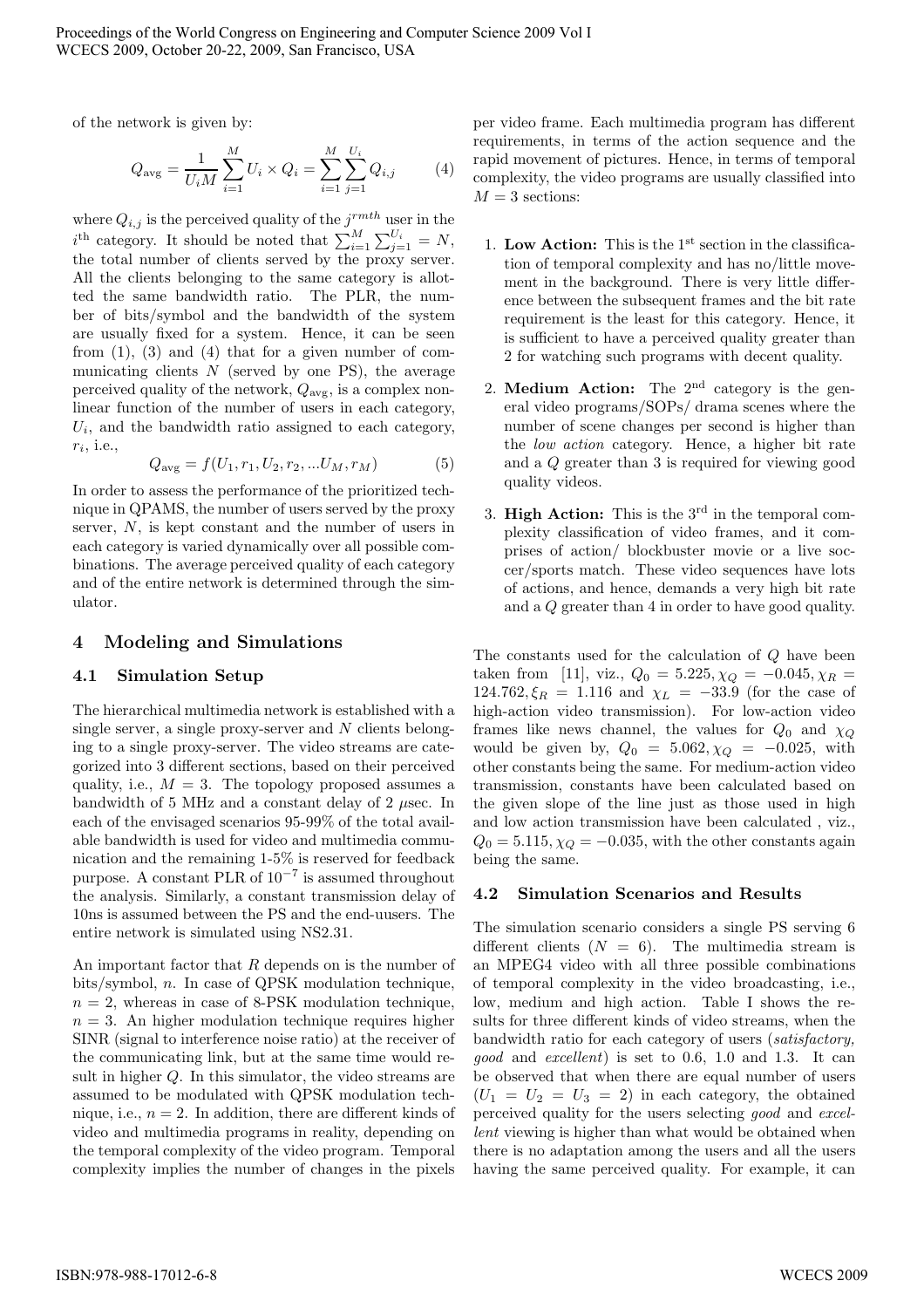be observed from the 1<sup>st</sup> section in Table I that when a low action video stream is selected, the perceived quality when there are two users in each category is: 2.712, 3.392 and 4.421, whereas the Q in case of all users being in same category is 3.257. A similar result pattern is observed for medium action and high action video streams, as can be observed from Table I. In addition, the results in Table I indicate that the average perceived quality in case of high action video stream is less than that of the medium action stream which in-turn is less than the average perceived quality of a low action video stream.

In an important observation obtained, the average perceived quality of the entire network is higher when there is a prioritization among the different users, as compared to the case when all the users have the same priority. This can also be observed in Fig. 3, for a low action video sequence. In case of unequal number of users (1:3:2, 1:2:3 and 3:2:1), the average perceived quality is higher than that obtained when there are equal users (2:2:2) in each category. Also, as can be observed in Table I, the obtained average perceived quality is notably higher as compared when all users are in same category. This is a very significant observation and it implies that prioritization among users not only provides an increase in the perceived quality for certain section of users in the network, but also increases the average perceived quality of the entire network. Also, as can be seen from Table I, this observation is consistent among all three kinds of MPEG4 video streams, i.e., low, medium and high action.

In order to assess the performance of the prioritization scheme, the number of users served by the proxy server was kept constant at 6. The bandwidth ratio for three categories of users were changed to 0.7, 1.05 and 1.2, and the network was simulated again. The results obtained in Table II show the same pattern as observed in Table I. A significant observation was obtained by comparing the results in Table I and Table II. By only changing the bandwidth ratio of each category whilst keeping the number of users same, the average perceived quality of each category and of the entire network varied significantly. For example, in case of having  $(1,2,3)$  users in the three categories of satisfactory, good and excellent, the average perceived quality of the network for low action video stream is 4.441 for a ratio of 0.6, 1.0 and 1.3. This value was 3.788 for a ratio of 0.7, 1.05 and 1.2 among the three categories, for the same number of users. A similar variation in the results was observed for both medium and high *action* video streams.

# 5 Conclusions

A novel prioritization mechanism is introduced in this paper for adaptive multimedia transmission in WiMAXbased two-hop cellular networks. The prioritization of users not only enables better perceived quality for cer-

Table 1: Variation of the perceived quality with the number of users for three categories (satisfactory, good and excellent) for low action, medium action and high action video sequence - 0.6, 1.0 and 1.3 are the bandwidth ratio for the three action sequences

| $U_1$            | $\scriptstyle U_2$ | $U_{3}$          | $Q_1$            | $\,Q_2$             | $Q_3$                  | $Q_{\rm avg}$      |
|------------------|--------------------|------------------|------------------|---------------------|------------------------|--------------------|
| $\overline{2}$   | $\overline{2}$     | $\overline{2}$   | 2.712            | 3.392               | 4.421                  | $\overline{3.408}$ |
| $\mathbf{1}$     | $\overline{3}$     | $\overline{2}$   | 3.619            | 4.571               | 4.687                  | 4.451              |
| $\mathbf{1}$     | $\overline{2}$     | $\overline{3}$   | 3.619            | 4.463               | 4.699                  | 4.441              |
| $\overline{3}$   | $\overline{2}$     | $\overline{1}$   | 4.387            | 4.612               | 4.699                  | 4.514              |
| $\overline{0}$   | $\overline{0}$     | $\overline{6}$   | NA               | NA                  | 3.257                  | 3.257              |
| $\overline{0}$   | $\overline{6}$     | $\overline{0}$   | $\overline{NA}$  | 3.257               | $\overline{NA}$        | $\overline{3.257}$ |
| 6                | $\boldsymbol{0}$   | $\boldsymbol{0}$ | 3.257            | NA                  | NA                     | 3.257              |
| $U_1$            | $U_2$              | $\overline{U}_3$ | $\overline{Q_1}$ | $\overline{Q_2}$    | $\overline{Q_3}$       | $Q_{\mathrm{avg}}$ |
| $\overline{2}$   | $\overline{2}$     | $\overline{2}$   | 3.554            | 4.428               | 4.651                  | 4.211              |
| $\mathbf{1}$     | $\overline{3}$     | $\,2$            | 3.094            | 4.428               | 4.590                  | 4.259              |
| $\overline{1}$   | $\overline{2}$     | $\overline{3}$   | 3.094            | 4.428               | 4.607                  | 4.281              |
| $\overline{3}$   | $\overline{2}$     | $\overline{1}$   | 4.169            | 4.484               | 4.607                  | 4.347              |
| $\overline{0}$   | $\overline{0}$     | $\overline{6}$   | NA               | NA                  | 4.428                  | 4.128              |
| $\overline{0}$   | $\overline{6}$     | $\boldsymbol{0}$ | NA               | 4.428               | $\overline{\rm NA}$    | 4.128              |
| 6                | $\overline{0}$     | $\overline{0}$   | 4.428            | NA                  | NA                     | 4.128              |
| $\overline{U_1}$ | $U_2$              | $U_3$            | $Q_1$            | $Q_2$               | $Q_3$                  | $Q_{\rm avg}$      |
| $\overline{2}$   | $\overline{2}$     | $\overline{2}$   | 3.217            | 4.342               | $\overline{4.629}$     | $\overline{4.063}$ |
| $\overline{1}$   | $\overline{3}$     | $\overline{2}$   | 2.627            | 4.342               | 4.550                  | 4.125              |
| $\overline{1}$   | $\overline{2}$     | $\overline{3}$   | 2.627            | 4.146               | 4.572                  | $\overline{4.104}$ |
| $\overline{3}$   | $\overline{2}$     | $\overline{1}$   | 4.009            | 4.414               | 4.572                  | 4.238              |
| $\overline{0}$   | $\overline{0}$     | $\overline{6}$   | NA               | NA                  | 4.342                  | 4.042              |
| $\overline{0}$   | 6                  | $\overline{0}$   | $\overline{NA}$  | 4.042               | NA                     | 4.042              |
| $\overline{6}$   | $\boldsymbol{0}$   | 0                | 4.042            | $\overline{\rm NA}$ | $\overline{\text{NA}}$ | 4.042              |



Figure 3: Variation in perceived quality for users in different categories